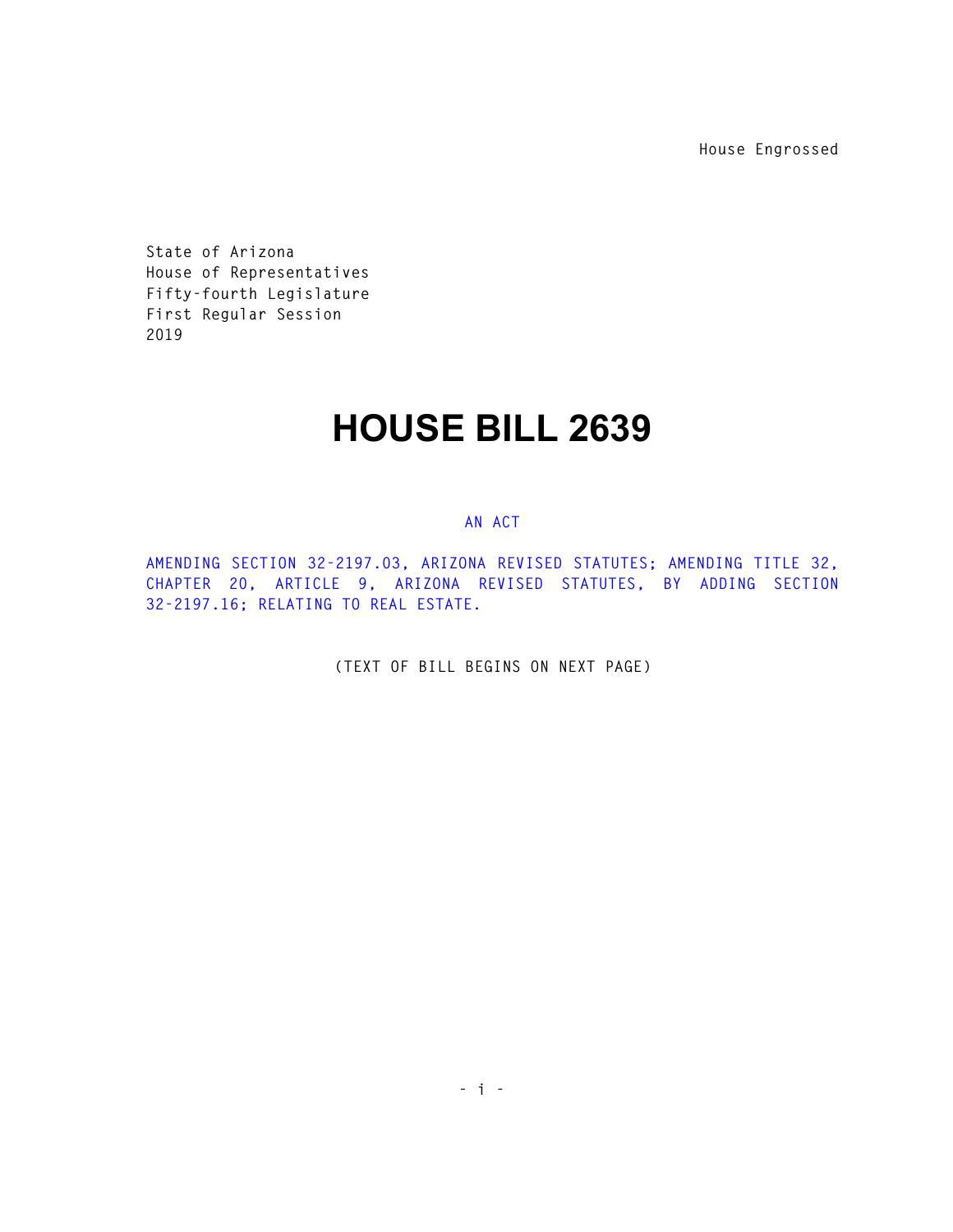**1 Be it enacted by the Legislature of the State of Arizona: 2 Section 1. Section 32-2197.03, Arizona Revised Statutes, is amended 3 to read: 4 32-2197.03. Purchase agreements; rescission of contract or 5 agreement; cancellation or termination of 6 timeshare interests 7 A. A PURCHASE AGREEMENT SHALL BE IN WRITING AND SHALL BE SIGNED BY 8 THE PURCHASER. THE DEVELOPER SHALL GIVE THE PURCHASER A PAPER COPY OF THE 9 PURCHASE AGREEMENT BOTH: 10 1. AT LEAST ONE BUSINESS DAY BEFORE THE PURCHASER SIGNS THE 11 PURCHASE AGREEMENT. BETWEEN THE TIME THAT THE DEVELOPER GIVES THE 12 PURCHASER A COPY OF THE PURCHASE AGREEMENT PURSUANT TO THIS PARAGRAPH 13 UNTIL THE PURCHASER SIGNS THE PURCHASE AGREEMENT, THE DEVELOPER MAY NOT 14 ADVERTISE TO THE PURCHASER OR PROVIDE A SALES PRESENTATION TO THE 15 PURCHASER. 16 2. WHEN THE PURCHASER SIGNS THE PURCHASE AGREEMENT. 17 A. B. The purchaser may rescind the purchase agreement without 18 cause of any kind by sending or delivering A written notice of rescission 19 by midnight of the seventh TENTH calendar day following the day on which 20 the purchaser or prospective purchaser executed the purchase agreement. 21 The rescission rights shall be conspicuously disclosed in the purchase 22 agreement. If the developer allows the rescission period to extend beyond 23 the seven TEN calendar days, the rescission period disclosure in the 24 purchase agreement shall reflect the longer period of time. The 25 disclosure required by this subsection shall be printed immediately before 26 the space reserved in the purchase agreement for the signature of the 27 purchaser and shall include the following information: 28 1. The purchaser may cancel the purchase agreement without a 29 penalty or obligation within seven TEN calendar days, OR ANOTHER TIME 30 PERIOD IF APPLICABLE, after the purchaser signs the purchase agreement. 31 2. If the purchaser decides to cancel the purchase agreement, the 32 purchaser shall notify the seller in writing of the purchaser's intent to 33 cancel. 34 3. The purchaser's notice of cancellation is effective on the date 35 the cancellation is sent and shall be sent to the seller at the seller's 36 address. The seller's address and telephone number shall be listed on IN 37 the purchase agreement. 38 4. The purchaser may execute all closing documents in advance. 39 However, the closing, as evidenced by delivery of the deed or other 40 document, is prohibited before the seven TEN calendar day cancellation 41 period expires. 42 C. THE DENIAL OF A PURCHASER'S RIGHTS UNDER THIS SECTION WITHOUT A 43 GOOD FAITH LEGAL BASIS CONSTITUTES AN UNLAWFUL PRACTICE UNDER SECTION 44 44-1522. THE ATTORNEY GENERAL MAY INVESTIGATE AND TAKE APPROPRIATE ACTION 45 AS PRESCRIBED BY TITLE 44, CHAPTER 10, ARTICLE 7.**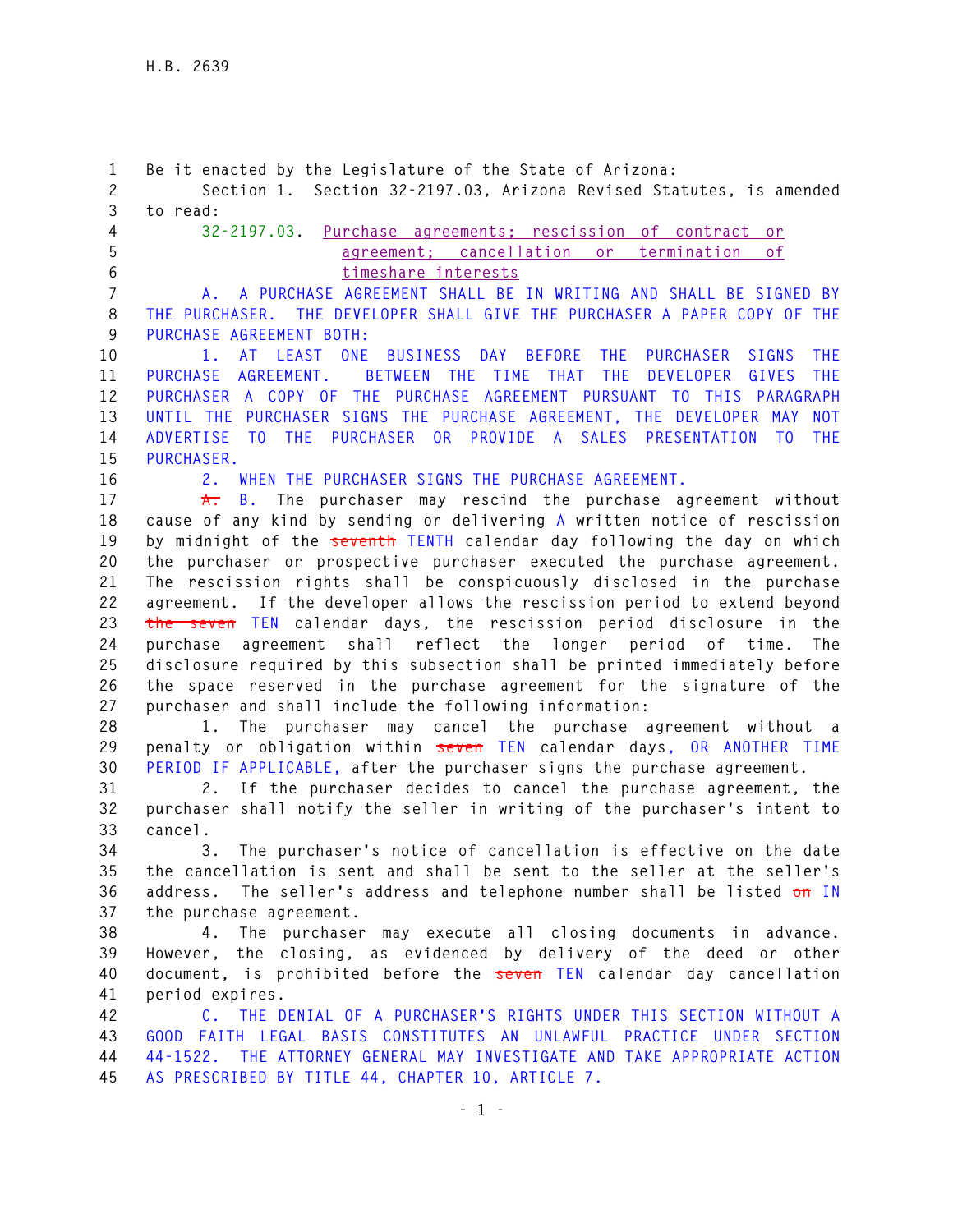**1 B. D. This section applies to any timeshare plan approved by the 2 commissioner pursuant to either article 4 of this chapter or this article, 3 regardless of the date of issuance of the public report.** 

**4 Sec. 2. Title 32, chapter 20, article 9, Arizona Revised Statutes, 5 is amended by adding section 32-2197.16, to read:** 

**6 32-2197.16. Separate disclosure**

**7 A. BEFORE ENTERING INTO AN AGREEMENT OR CONTRACT FOR THE SALE OF A 8 TIMESHARE INTEREST, THE SELLER MUST PROVIDE THE PURCHASER WITH A SEPARATE 9 DISCLOSURE DOCUMENT TO ADEQUATELY INFORM THE PURCHASER OF THE PURCHASER'S 10 ACTUAL AND POTENTIAL LIABILITIES UNDER THE PURCHASE AGREEMENT. AT A 11 MINIMUM, THIS SEPARATE DISCLOSURE DOCUMENT MUST CONSPICUOUSLY DISCLOSE ALL 12 OF THE FOLLOWING:** 

**13 1. THE DURATION OF THE TIMESHARE AGREEMENT ENTERED INTO BY THE 14 PURCHASER AND, IF THE AGREEMENT HAS NO SET DURATION, AN AFFIRMATIVE 15 STATEMENT THAT THE PURCHASER'S OBLIGATIONS UNDER THE AGREEMENT MAY EXTEND 16 THROUGHOUT THE COURSE OF THE PURCHASER'S LIFETIME.** 

**17 2. A GOOD FAITH ESTIMATE OF THE TOTAL POTENTIAL FINANCIAL 18 OBLIGATION OF THE PURCHASER DURING THE FIRST YEAR OF OWNERSHIP THAT 19 INCLUDES ADDITIONAL CHARGES TO WHICH THE PURCHASER MAY BE SUBJECT DURING 20 THE FIRST YEAR OF OWNERSHIP, INCLUDING ALL POTENTIAL ASSESSMENTS. THE 21 DISCLOSURE SHALL BE AS FOLLOWS:** 

**22 (a) IF THE MAXIMUM AMOUNT OF THE FIRST YEAR'S ASSESSMENTS IS KNOWN 23 AT THE TIME OF PURCHASE, THE DISCLOSURE MUST DISCLOSE THE MAXIMUM AMOUNT 24 OF THESE ASSESSMENTS AND THE ASSESSMENTS LEVIED FOR EACH OF THE PREVIOUS 25 THREE YEARS, IF AVAILABLE.** 

**26 (b) IF THE MAXIMUM AMOUNT OF THE FIRST YEAR'S ASSESSMENTS IS 27 UNKNOWN AT THE TIME OF PURCHASE, THE DISCLOSURE MUST PROVIDE THE PURCHASER 28 WITH THE FOLLOWING:** 

**29 (i) NOTICE THAT THE PURCHASER WILL BE REQUIRED TO PAY ASSESSMENTS 30 IN ADDITION TO THE DISCLOSED PURCHASE PAYMENT AND THAT THE AMOUNT OF THOSE 31 ASSESSMENTS IS CURRENTLY UNKNOWN.** 

**32 (ii) A STATEMENT DISCLOSING THE ASSESSMENTS LEVIED FOR EACH OF THE 33 PREVIOUS THREE YEARS, IF AVAILABLE, AND A GOOD FAITH ESTIMATE OF THE FIRST 34 YEAR'S ASSESSMENTS THAT IS AT LEAST THE HIGHEST AMOUNT ASSESSED DURING ANY 35 OF THE PREVIOUS THREE YEARS BASED ON THE TIMESHARE INTEREST BEING OFFERED.** 

**36 (iii) AN AFFIRMATIVE STATEMENT THAT THERE IS NO LIMIT ON THE 37 ASSESSMENTS THAT THE PURCHASER MAY BE CHARGED IN THE FIRST YEAR OF 38 OWNERSHIP.** 

**39 3. A GOOD FAITH ESTIMATE OF THE MAXIMUM ANNUAL AND CUMULATIVE 40 FINANCIAL OBLIGATION OF THE PURCHASER DURING THE DURATION OF THE TIMESHARE 41 AGREEMENT, WHICH INCLUDES THE PURCHASE PRICE, ASSESSMENTS AND ANY 42 ADDITIONAL PAYMENTS TO WHICH THE PURCHASER MAY BE SUBJECT DURING THE 43 DURATION OF THE TIMESHARE AGREEMENT. IF THE AMOUNT OF FUTURE ASSESSMENTS 44 IS KNOWN AT THE TIME OF PURCHASE, THE DISCLOSURE MUST PROVIDE THE 45 PURCHASER WITH THE FOLLOWING:**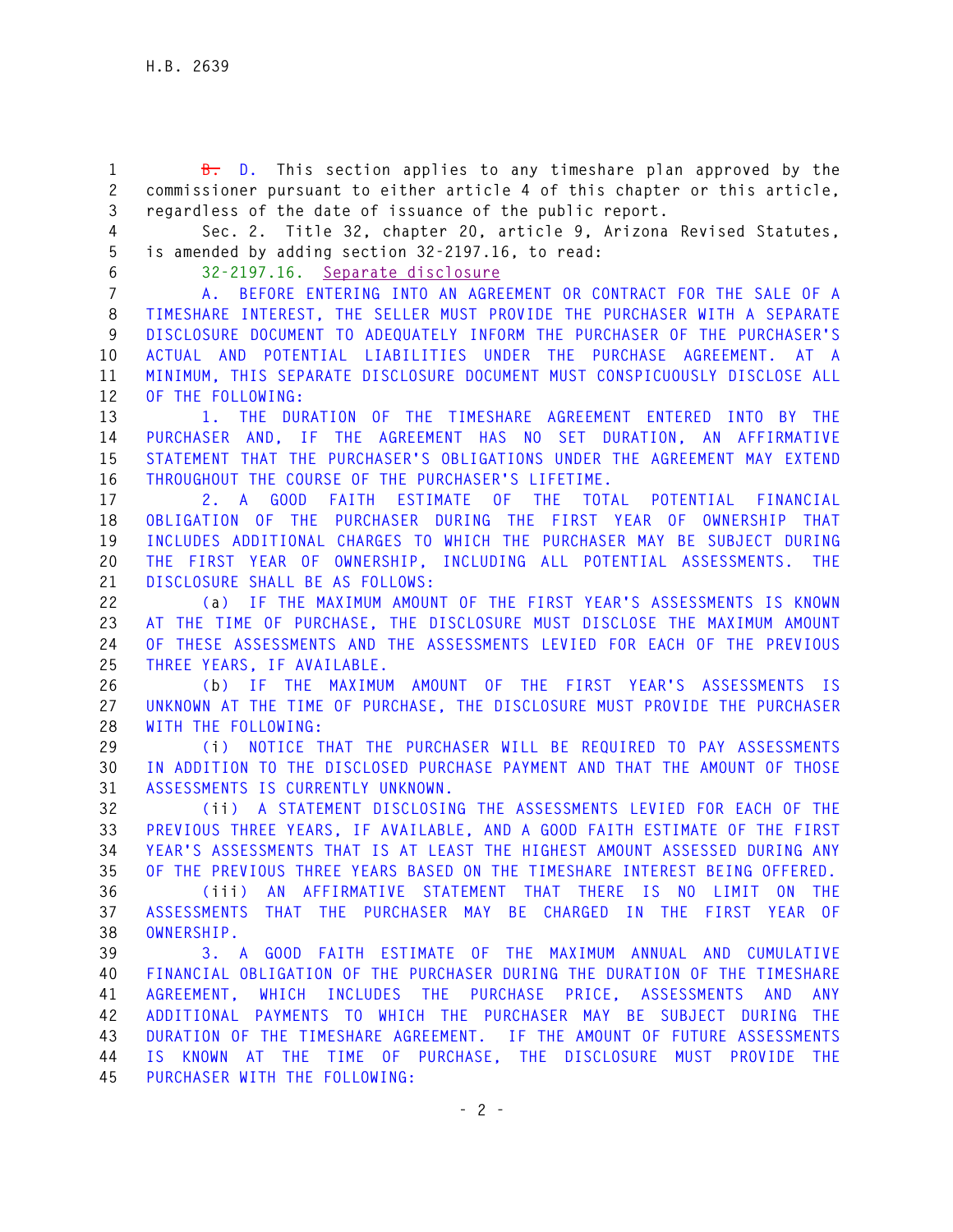**1 (a) NOTICE THAT THE PURCHASER WILL BE REQUIRED TO PAY ASSESSMENTS 2 IN ADDITION TO THE DISCLOSED PURCHASE PRICE. 3 (b) A PAYMENT SCHEDULE DISCLOSING THE AMOUNT OF ASSESSMENTS PAYABLE 4 DURING EACH YEAR OF THE LIFE OF THE AGREEMENT AND THE CUMULATIVE AMOUNT OF 5 THOSE ASSESSMENTS AFTER FIVE, TEN, TWENTY AND THIRTY YEARS OF OWNERSHIP. 6 (c) ALL MATERIAL ADDITIONAL PAYMENTS, INCLUDING ESTIMATED TAXES, 7 ESTIMATED UTILITY FEES AND SPECIAL ASSESSMENTS. IF THE PURCHASE AGREEMENT 8 DOES NOT HAVE A CAP ON SPECIAL ASSESSMENTS, THE SCHEDULE SHALL USE AN 9 ESTIMATED AMOUNT EQUAL TO \$1,000 PER YEAR FOR SPECIAL ASSESSMENTS. 10 4. IF THE AMOUNT OF FUTURE ASSESSMENTS IS UNKNOWN AT THE TIME OF 11 PURCHASE, THE DISCLOSURE MUST PROVIDE THE PURCHASER WITH THE FOLLOWING: 12 (a) NOTICE THAT THE PURCHASER WILL BE REQUIRED TO PAY ASSESSMENTS 13 IN ADDITION TO THE DISCLOSED PURCHASE PRICE AND THAT THE AMOUNT OF THOSE 14 ASSESSMENTS IS CURRENTLY UNKNOWN. 15 (b) A PAYMENT SCHEDULE DISCLOSING ESTIMATES OF THE ASSESSMENTS 16 PAYABLE DURING EACH YEAR OF THE LIFE OF THE AGREEMENT AS FOLLOWS: 17 (i) IF THE MAXIMUM AMOUNT OF THE FIRST YEAR'S ASSESSMENT IS KNOWN 18 AND HAS BEEN DISCLOSED BY THE SELLER PURSUANT TO SUBSECTION A, PARAGRAPH 19 2, SUBDIVISION (a) OF THIS SECTION, THE SCHEDULE SHALL START WITH THAT 20 AMOUNT FOR THE FIRST YEAR. THE SCHEDULE SHALL DISCLOSE ESTIMATES OF THE 21 ANNUAL ASSESSMENTS, USING THE MAXIMUM ALLOWABLE ASSESSMENT FOR EACH YEAR 22 IF SPECIFIED IN THE PURCHASE AGREEMENT, FOR THE FIRST THIRTY YEARS OF 23 OWNERSHIP OR THE DURATION OF THE TIMESHARE AGREEMENT, WHICHEVER IS LESS. 24 IF THE PURCHASE AGREEMENT DOES NOT SPECIFY A MAXIMUM ALLOWABLE ASSESSMENT 25 FOR ANY GIVEN YEAR, THE SCHEDULE SHALL ASSUME AN ANNUAL ASSESSMENT 26 INCREASE OF TWENTY-FIVE PERCENT FOR EACH YEAR. ESTIMATES MUST INCLUDE A 27 STATEMENT CLARIFYING THAT THE AMOUNTS PROVIDED ARE ESTIMATES AND THE 28 ACTUAL COST OF OWNERSHIP MAY BE HIGHER OR LOWER THAN THE AMOUNTS PROVIDED. 29 (ii) IF THE MAXIMUM AMOUNT OF THE FIRST YEAR'S ASSESSMENT IS 30 UNKNOWN AND THE SELLER HAS PROVIDED A DISCLOSURE UNDER SUBSECTION A, 31 PARAGRAPH 2, SUBDIVISION (b) OF THIS SECTION, THE SCHEDULE SHALL START 32 WITH \$650. THE SCHEDULE SHALL DISCLOSE ESTIMATES OF THE ANNUAL 33 ASSESSMENTS FOR THE FIRST THIRTY YEARS OF OWNERSHIP OR THE DURATION OF THE 34 TIMESHARE AGREEMENT, WHICHEVER IS LESS, ASSUMING AN ANNUAL ASSESSMENT 35 INCREASE OF TWENTY-FIVE PERCENT FOR EACH YEAR OF OWNERSHIP. THE ESTIMATES 36 MUST INCLUDE A STATEMENT CLARIFYING THAT THE AMOUNTS PROVIDED ARE 37 ESTIMATES AND THE ACTUAL COST OF OWNERSHIP MAY BE HIGHER OR LOWER THAN THE 38 AMOUNTS PROVIDED. 39 (iii) IF THE PURCHASE AGREEMENT PLACES A CAP ON ASSESSMENT 40 INCREASES, THE SCHEDULE SHALL SUBSTITUTE THE MAXIMUM CAP ON THE RATE OF 41 INCREASE FOR THE TWENTY-FIVE PERCENT ASSUMED RATE REQUIRED BY ITEMS (i) 42 AND (ii) OF THIS SUBDIVISION. 43 (iv) USING THE APPROPRIATE PERCENTAGE RATE UNDER ITEM (ii) OF THIS 44 SUBDIVISION, THE SCHEDULE SHALL ALSO REFLECT THE CUMULATIVE AMOUNT OF ALL** 

**45 ASSESSMENTS TO BE PAID BY THE PURCHASER FOR THE DURATION OF THE TIMESHARE**